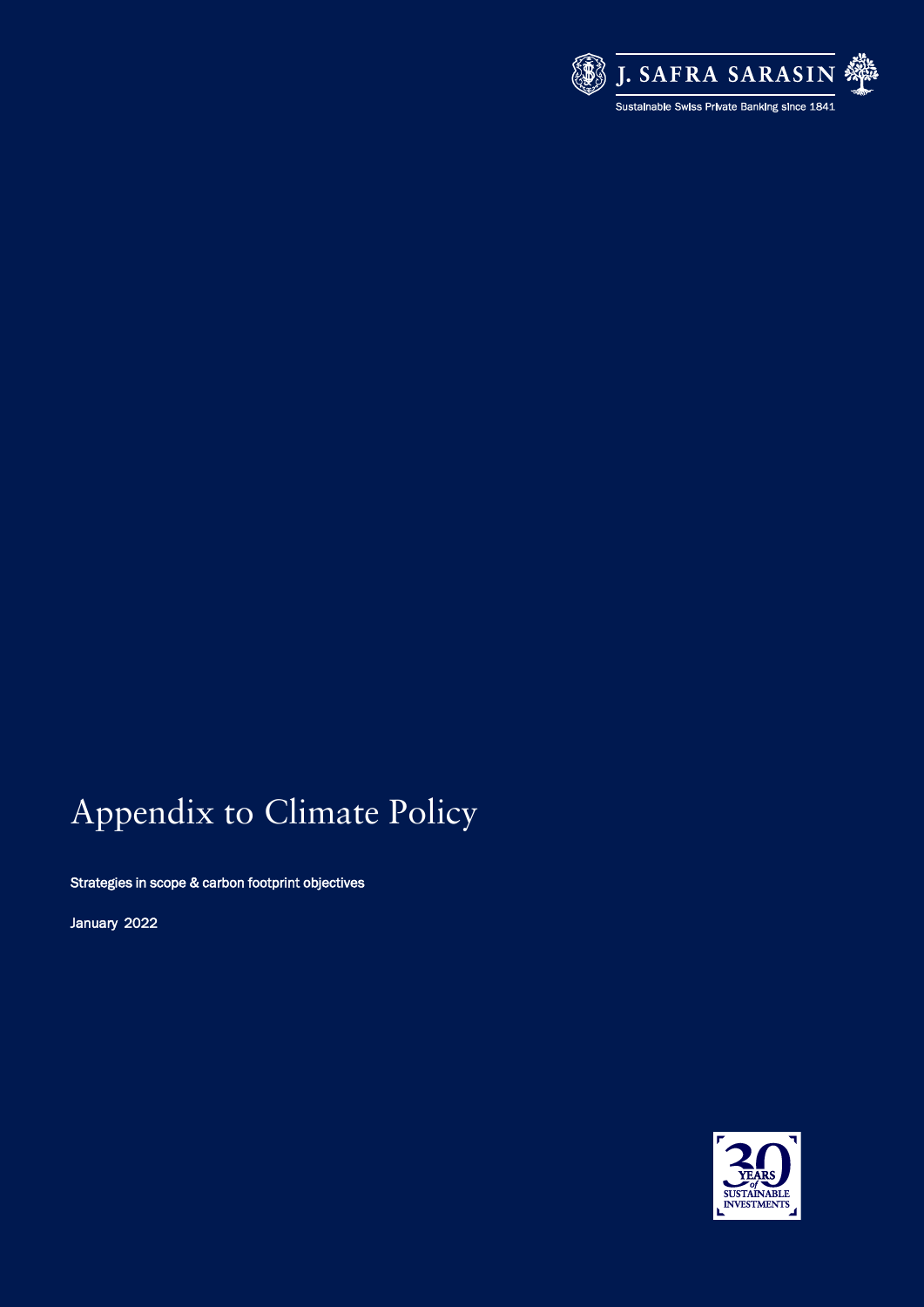# Strategies in scope for climate objectives

### List of funds in scope for climate objectives:

- JSS Sustainable Equity Switzerland
- JSS Sustainable Equity Small & Mid Caps Switzerland
- JSS Sustainable Equity Europe
- JSS Sustainable Equity European Smaller Companies
- JSS Sustainable Equity USA
- JSS Sustainable Equity Global Climate 2035
- JSS Sustainable Equity Green Planet
- JSS Sustainable Equity Next-Gen Consumer
- JSS Sustainable Equity Tech Disruptor
- JSS Sustainable Equity SDG Opportunities
- JSS Sustainable Equity Future Health
- JSS Sustainable Equity Global Thematic
- JSS Sustainable Equity Real Estate Global
- JSS Sustainable Equity Systematic Switzerland
- JSS Sustainable Equity Global Multifactor
- JSS Sustainable Equity Systematic EM
- JSS Sustainable Bond EUR Broad
- JSS Sustainable Bond EUR Corporates
- JSS Sustainable Bond CHF
- JSS Sustainable Bond Global High Yield
- JSS Sustainable Green Bond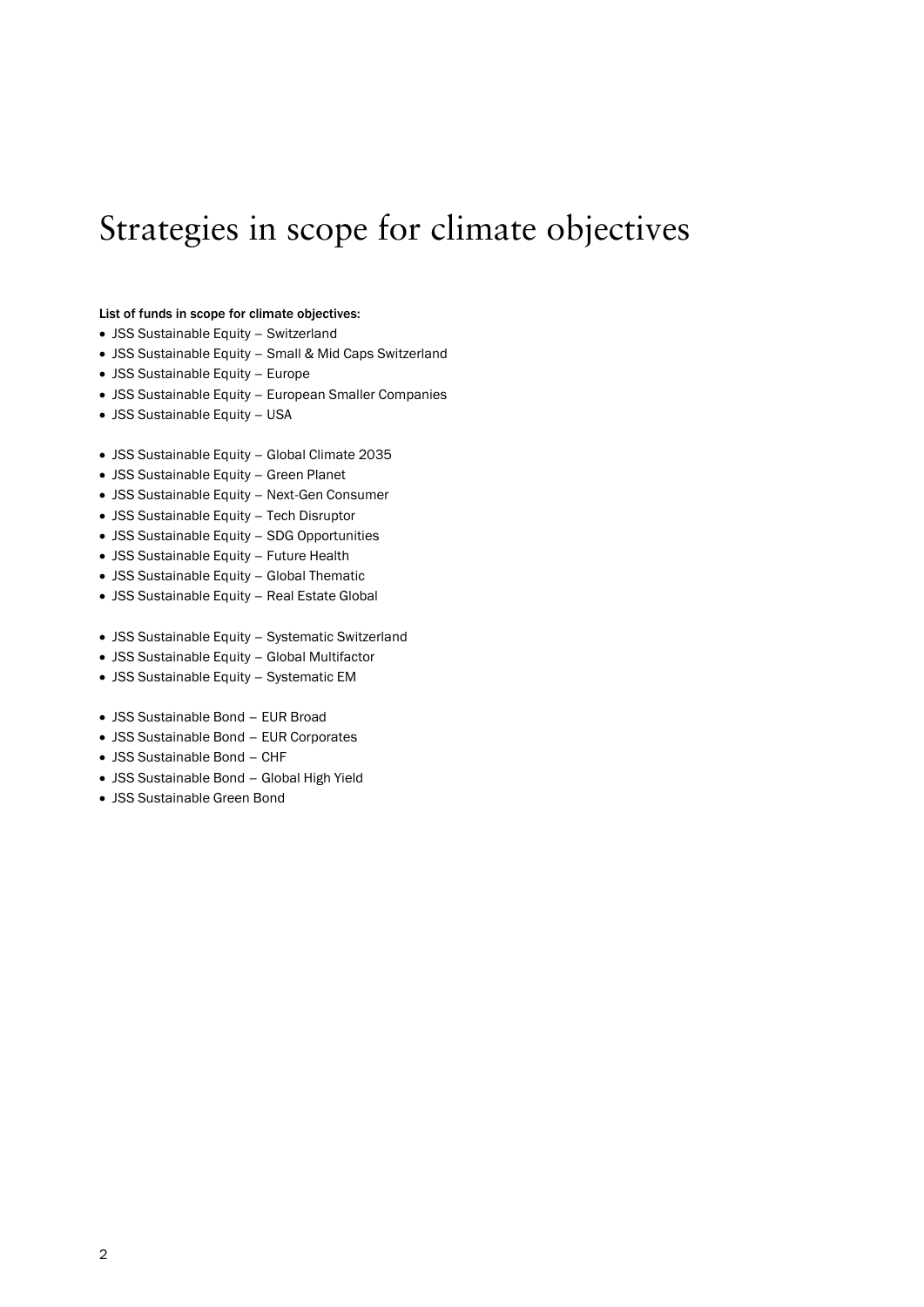#### Important Information

This document has been prepared by Bank J. Safra Sarasin Ltd ("Bank") for information purposes and the sole use of the recipient. This document constitutes marketing material. If it refers to a financial instrument for which a prospectus and/or a key investor/information document exists, these are available free of charge from Bank J. Safra Sarasin Ltd, Elisabethenstrasse 62, P.O. Box, CH-4002 Basel, Switzerland.

This document does not constitute an offer or recommendation to buy or sell financial instruments or services. It is not a substitute for individual advice. It is not the result of financial research conducted, by the Bank's research department nor of any other detailed due diligence. Therefore the "Directives on the Independence of Financial Research" of the Swiss Bankers Association do not apply to this document. The views contained in this document are those of the Bank's Sustainable Investment Research Department as per date of writing and may be subject to change without notice.

Data sources: The Sustainable Investment Research Department uses a variety of data sources which are publicly available (e.g. company reports, press, internet search) and data/information provided by service providers which are collecting financial, environmental, social, governance and reputational risk data on behalf of the Sustainable Investment Research Department. While the Bank makes every effort to use reliable and comprehensive information, it cannot make any representation that it is actually accurate or complete. Possible errors or incompleteness of the information do not trigger liability, neither with regard to direct, indirect nor consequential damages. Past developments, performance, behaviour etc. of countries, in political circumstances, certain (group of) companies, products or underlying assets is no indication of current or future developments, trends, performance, behaviour etc. Neither the Bank nor its shareholders and employees shall be liable for the views contained in this document. Third party data providers make no warranties or representations of any kind relating to the accuracy, completeness or timeliness of the data provided and shall have no liability for any damages of any kind relating to such data and shall have no liability for any damages of any kind relating to such data.

This document contains certain statements relating to the future, for example the provision of information using the words «believe», «assume», «anticipate», «expect», or similar formulations. Such statements relating to the future are subject to both known and unknown risks, uncertainties and other factors which may produce a situation where the actual developments, performance, behaviour etc. of countries, in political circumstances, certain (group of) companies, results, financial situation, trend or performance of the financial product or underlying assets diverge substantially from those explicitly or implicitly assumed by these statements. Against the backdrop of these uncertainties, the reader should not rely upon statements of this type concerning the future. Neither the Bank nor its shareholders and employees shall be liable for the views, opinions, estimations and (investment) strategies contained in this document. There is no obligation on the part of Bank or any other person to update the content of this document.

The Bank shall not be held liable in respect of the exercise or partial exercise of voting rights due to de-lays, negligence or errors in relation to the publication or dispatch of the information of documents required for voting.

#### Sustainability Rating Methodology

The environmental, social and governance (ESG) analysis of companies is based on a proprietary assessment methodology developed by the Sustainable Investment Research Department of the Bank. All ratings are conducted by in-house sustainability analysts. The sustainability rating incorporates two dimensions which are combined in the Sarasin Sustainability-Matrix®:

Sector Rating: Comparative assessment of industries based upon their impacts on environment and society.

Company Rating: Comparative assessment of companies within their industry based upon their performance to manage their environmental, social and governance risks and opportunities.

Investment Universe: Only companies with a sufficiently high Company Rating (shaded area) qualify for Bank J. Safra Sarasin sustainability funds.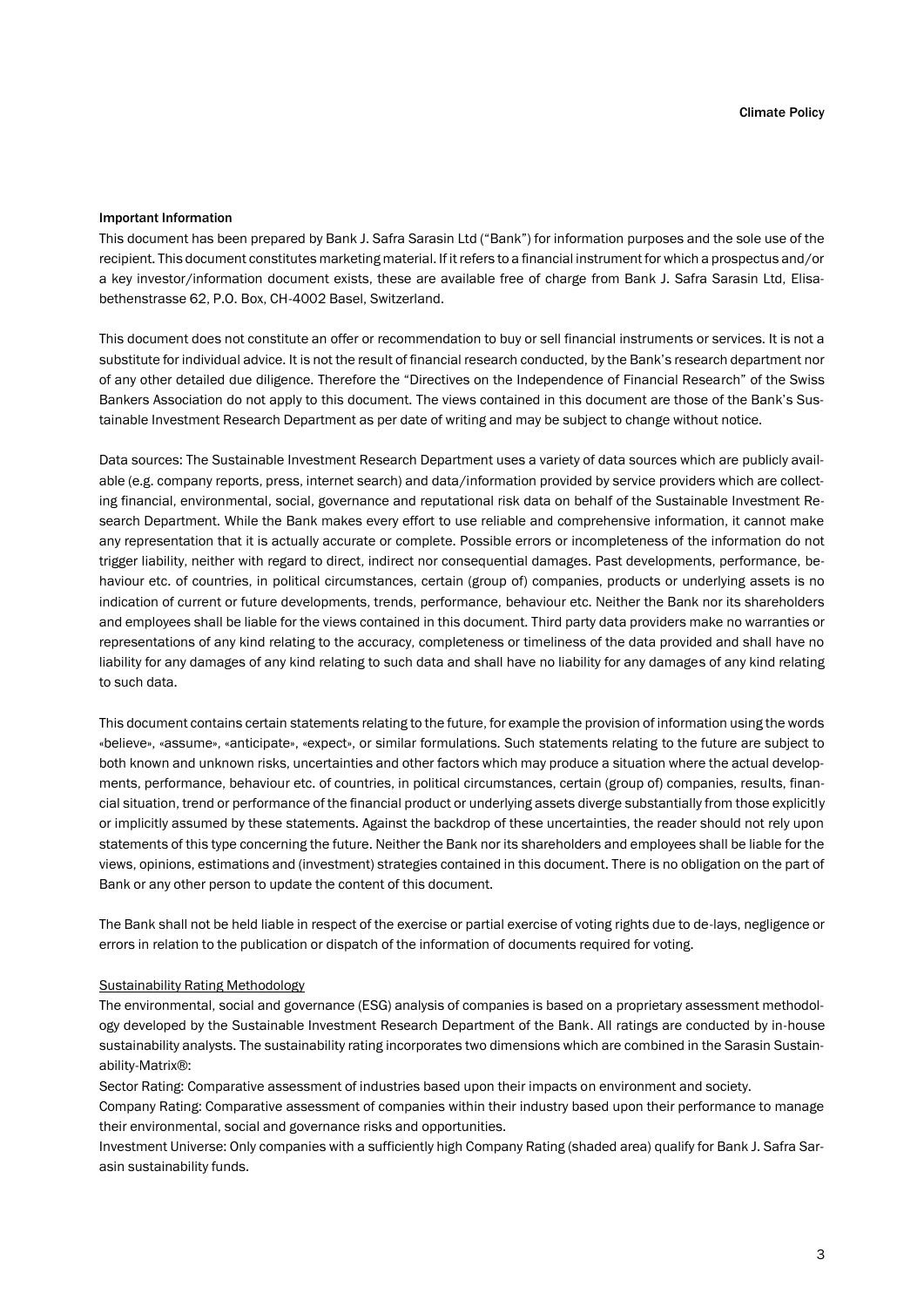#### Key Issues

When doing a sustainability rating, the analysts in the Sustainable Investment Research Department assess how well companies manage their main stakeholders' expectations (e.g. employees, suppliers, customers) and how well they manage related general and industry-specific ESG risks and opportunities. The company's management quality with respect to ESG risks and opportunities is compared to those of industry peers.

#### Sustainability Rating Methodology

The environmental, social and governance (ESG) analysis of companies is based on a proprietary assessment methodology developed by the Sustainable Investment Research Department of BJSS AM. All ratings are conducted by in-house sustainability analysts. The sustainability rating incorporates two dimensions, which are combined in the Sarasin Sustainability- Matrix®:

- Sector Rating: Comparative assessment of industries based upon their impacts on environment and society.
- Company Rating: Comparative assessment of companies within their industry based upon their performance to manage their environ-mental, social and governance risks and opportunities.

Investment Universe: Only companies with a sufficiently high Company Rating qualify for the BJSS AM's sustainability funds.

#### Controversial Activities (Exclusions)

Certain business activities which are not deemed to be compatible with sustainable development (e.g. armaments, nuclear power, tobacco, pornography) can lead to the exclusion of companies from BJSS AM's sustainable investment universe.

The entire content of this publication is protected by copyright law (all rights reserved). The use, modification or duplication in whole or part of this document is only permitted with the prior written permission by the Bank. The same applies to the circulation of this publication.

This document may only be distributed in countries where its distribution is legally permitted. This information is not directed to any person in any jurisdiction where (by reason of that person's nationality, residence or otherwise) such offering is prohibited. Consequently, services mentioned in this document may not be available in all countries. Interested parties should contact the local J. Safra Sarasin Group-representative to be informed about the services and products available in their country of residence.

Telephone calls may be recorded.

© Copyright Bank J. Safra Sarasin Ltd. All rights reserved.